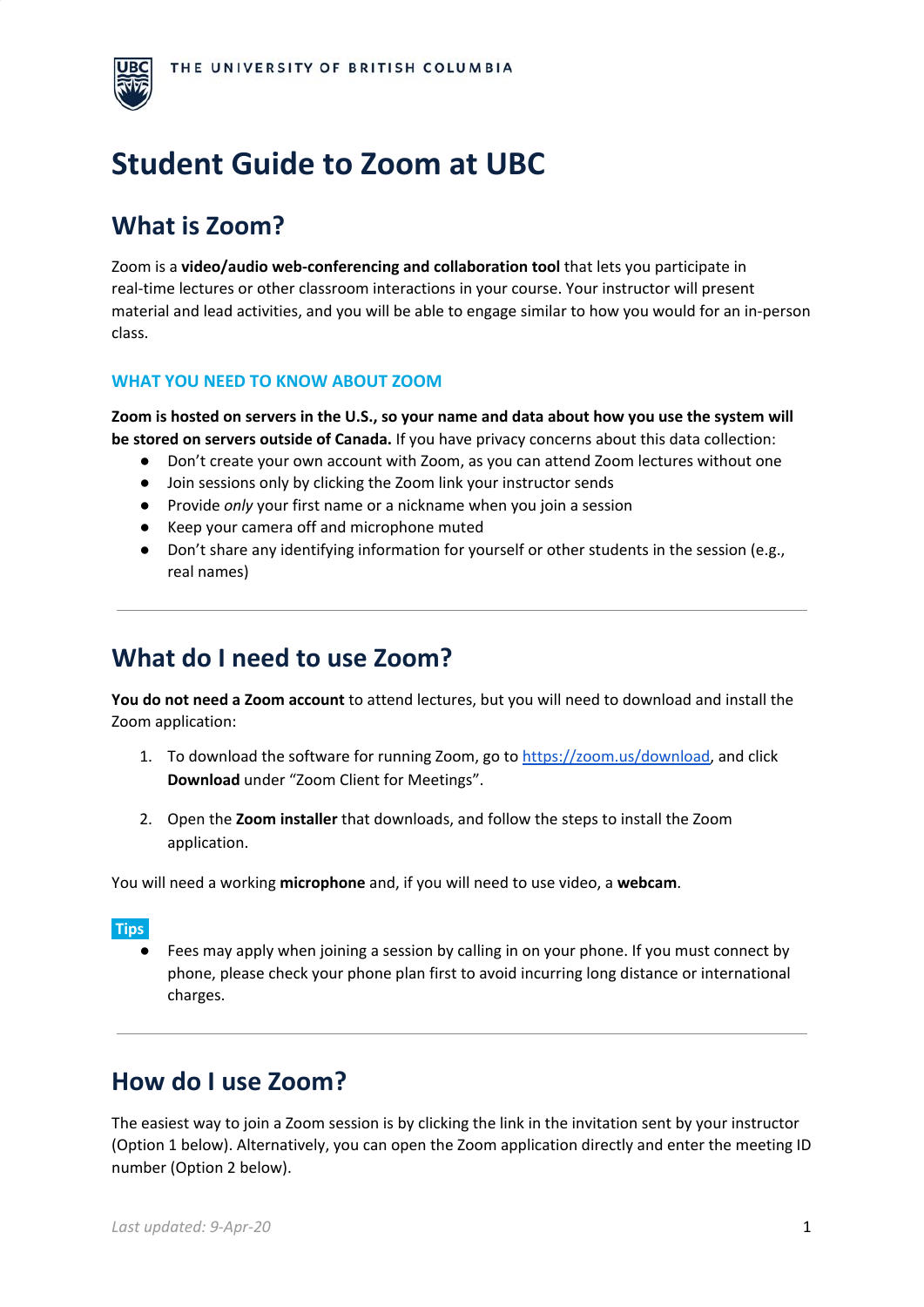

## **JOIN REAL-TIME SESSIONS**

#### **Option 1: Join from a Zoom Link**

- 1. **Open** the email, calendar invite, or other communication with details for the session.
- 2. Click the **session link** that starts with "ubc.zoom.us".
- 3. If you *haven't* downloaded Zoom, follow the prompts to download and install the application.
- 4. If you *have* downloaded Zoom, click the pop-up prompt to allow your browser to launch the application.

#### **Option 2: Join from the Zoom Application**

- 1. **Open** the email, calendar invite, or other communication with details for the session and **copy** the meeting ID.
- 2. **Open** the Zoom application.
- 3. Click the **Home icon** at the top, if it is not selected already.
- 4. Click the **Join button** on the screen.
- 5. In the Join Meeting pop-up, **paste** the meeting ID, and enter the name you'd like to use.
- 6. Click **Join**.

#### **Tips:**

- To avoid interruptions or distractions, use a quiet room with reliable Internet connection, and use headphones to make sure you don't miss anything.
- Use an external microphone (i.e., one that you plug into your computer) to help improve the audio quality.
- Join the session a few minutes early, if your instructor allows, to test your connection, microphone, and camera before the lecture begins. Or visit <https://zoom.us/test> to test your setup ahead of time.

#### **PARTICIPATE DURING SESSIONS**

What you can do during a lecture depends on your instructor's settings. As a participant, the bottom bar of the Zoom application will display the ways of engaging available to you. These options may include:

- Sharing audio by clicking the **microphone icon**.
- Sharing video by clicking the **video icon**. Video will be disabled by default when you first join a meeting.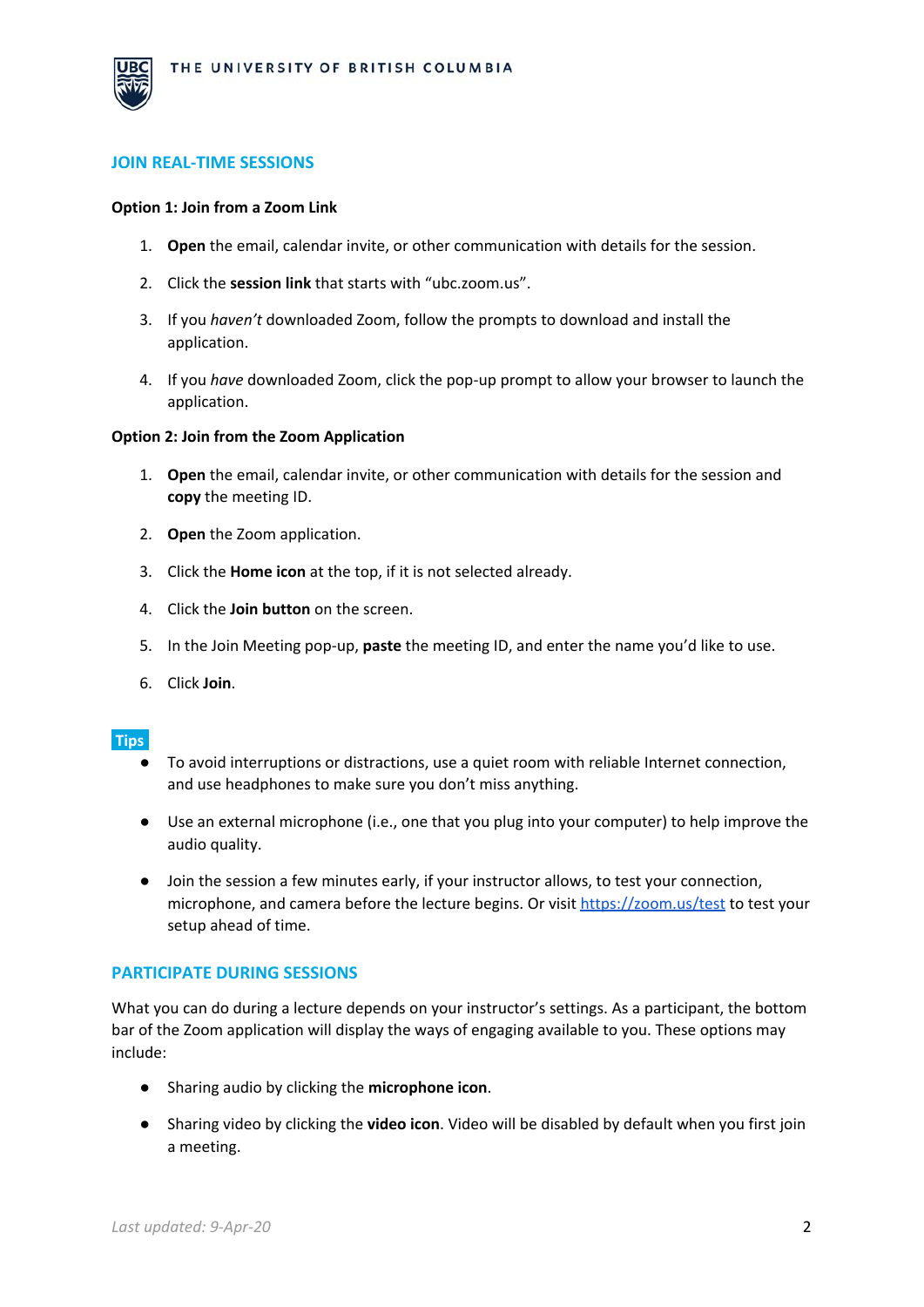

- Chatting with everyone in the room or with an individual by clicking the **Chat icon**.
- Sharing basic reactions (e.g., giving thumbs-up or applause) by clicking the **Reactions icon**.
- Sharing other non-verbal feedback by clicking the **Participants icon** and selecting from the options (e.g., raise your hand, answer yes or no, go slower, go faster, indicate that you are away from the keyboard).
- Annotating (i.e., marking on) a shared whiteboard or screen by clicking the **Whiteboard icon** or **Annotate icon** in the toolbar that appears at the top.

## **Tips:**

- Keep your microphone muted unless you're talking, to reduce echoes and background noise from interfering with the class.
- If you share your video, make sure there is nothing behind you that will be distracting or revealing for others to see. You can also enable a virtual background (which replaces your background with an image) for your video by clicking the **up arrow** next to the video icon.
- If you experience lag time when sharing your video, you may need to turn your video off.

# **PRESENT YOUR WORK IN SESSIONS**

Instructors can temporarily make you the presenter for a session. To share your screen:

- 1. Click the **Share Screen icon** and select what on your screen you would like to share. Options include sharing a blank whiteboard for group annotation or sharing an application that is open on your computer.
- 2. If you are sharing video, make sure to click the **Optimize Screen Sharing for Video Clip checkbox**. This will share your screen at a better resolution and enable participants to hear your computer audio.
- 3. Click **Share**.
- 4. When you are done, click the red **Stop Share button** at the top of the screen.

## **Tips:**

- You can pause sharing your screen at any time to make adjustments to your presentation. Click the **Pause Share button** at the top of the screen.
- You can annotate (i.e., mark on) documents, presentations, or applications that you share. Click the **Annotate icon** in the toolbar at the top of the screen.

## **PARTICIPATE IN BREAKOUT ROOMS**

Instructors can create breakout rooms for you in Zoom. In these rooms, you can share video, audio, slides, whiteboards, and your screen with a smaller group of classmates.

1. The instructor will invite you to a breakout room. Click **Join**.